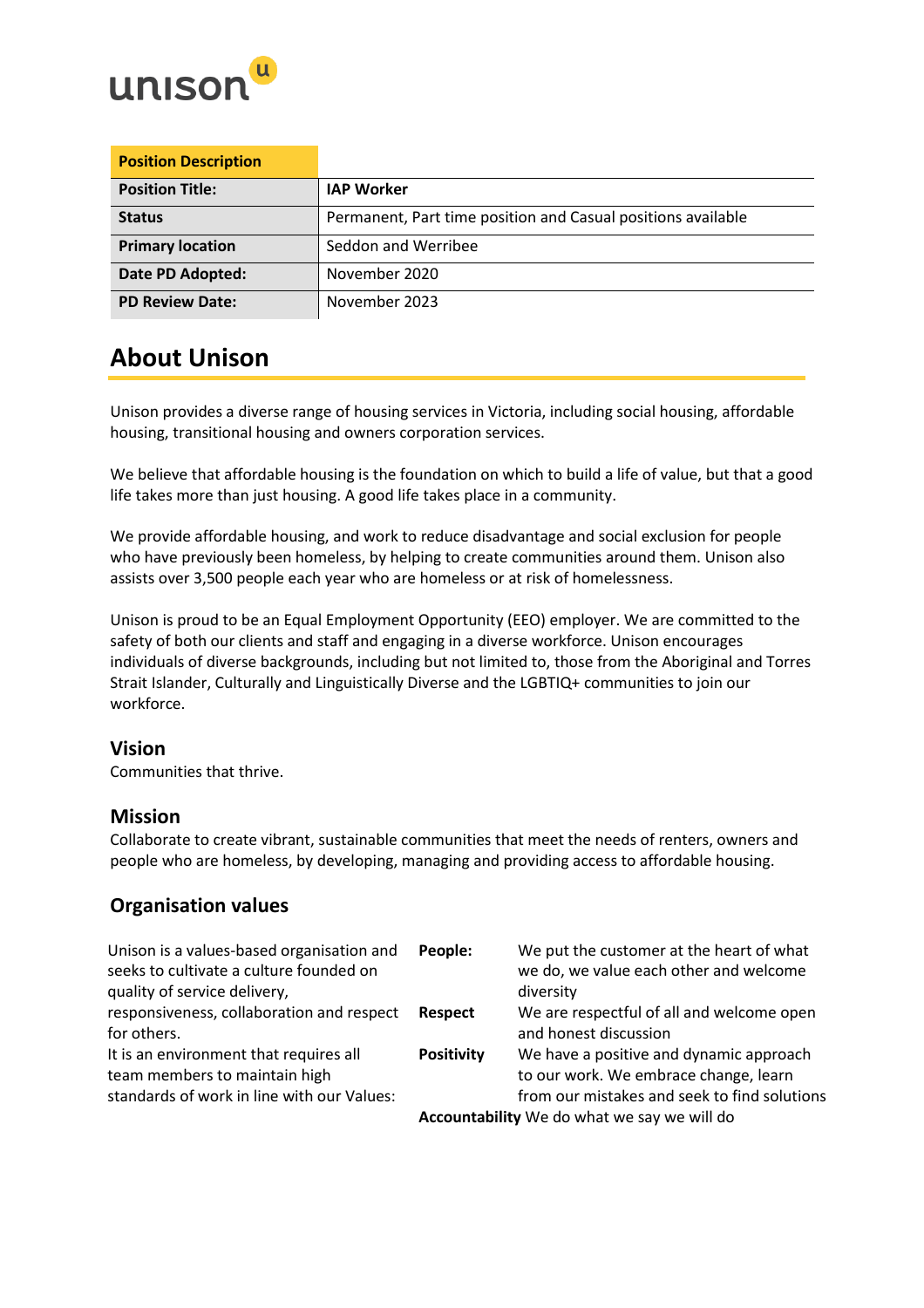

## **Position Objectives**

- Assist individuals and families in housing crisis as a result of homelessness or impending homelessness to achieve positive outcomes in their pursuit to establish and/or maintain appropriate, secure and sustainable housing through the provision of information and referral service, follow up and financial support where required
- Collect relevant client and service delivery data as required, and update and maintain relevant databases and files promptly and accurately
- Actively participate in and contribute to the organisation's continuous quality improvement program for organisation and service development, review and planning.

THE SERVICE – Initial Assessment & Planning

The IAP Service is the first point of contract for people who are homeless or at risk of homelessness in Western Melbourne. The service is a busy, high demand service and provides: housing information and assessment of housing and support needs; assistance with accessing crisis, transitional and long term housing; advice and assistance with applying for early housing through the Office of Housing; referrals to housing, support and other services; and advocacy.

## **Key Accountabilities**

#### **Direct Service**

**Provide a responsive and direct service to people including the following tasks:**

- Interviewing and assessment of housing and support needs
- Active referral to appropriate housing, health, support and material aid services
- Assist clients to secure and/or maintain crisis, transitional, social or private rental accommodation
- Assist clients with applications for priority access to social housing via the Victorian Housing register
- Assessment of eligibility for a provision of Housing Establishment Funds and facilitation of access to other programs of financial assistance.
- Collaboration with Support Agencies
- Housing advice and information
- Assistance and support to access services to address health and legal issues
- Advocacy/liaison, including:
	- o Advocacy with real estate agents/landlords regarding private rental
	- o Advocacy and liaison with Centrelink to assist clients with related matters
	- o Assist Clients with making appointments
	- o Assist Clients to search and apply for private rental properties
- Risk assessment and safety planning
- **Prioritisation**
- Work at both our Access Points currently based in Seddon and Werribee as needed

#### **Liaison & Networking**

Each Unison IAP Worker will be required to establish, develop and maintain positive working relationships with:

- Other Unison staff
- Support services who work in collaboration with Unison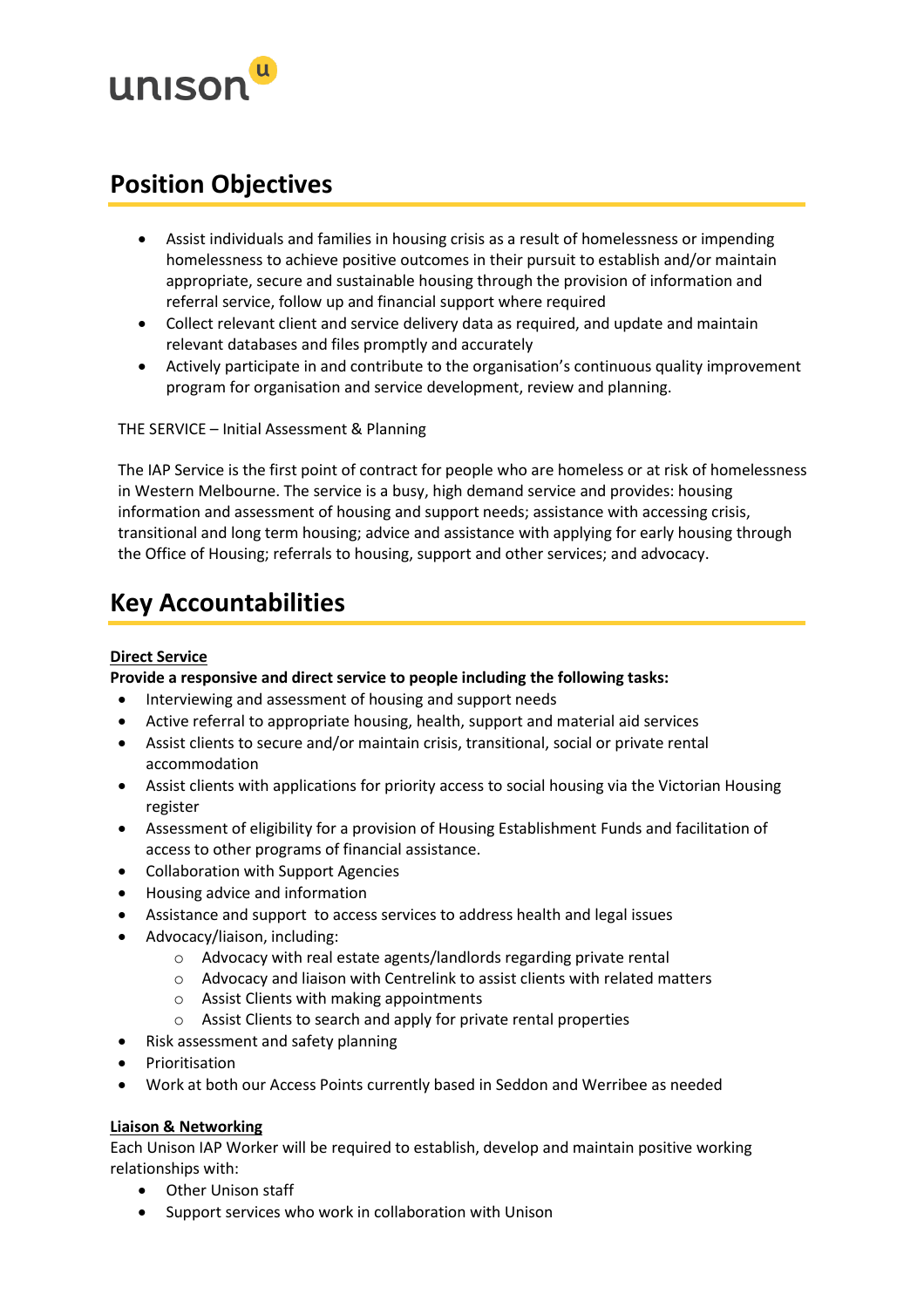

• Relevant Government agencies

#### **Service Development**

Each Unison IAP Worker will be required to participate positively and constructively in:

- The development of Unison services, policies, practices and procedures.
- Service evaluation and ongoing monitoring of client outcomes
- The development and implementation of a Quality Improvement Program
- The development and implementation of Unison's activities

# **Key Selection Criteria**

| Qualifications &<br>Experience | Tackling Homelessness - Demonstrated skills and experience in the<br>$\bullet$<br>direct provision of homelessness, community housing or related support<br>services<br>Relevant tertiary qualification such as Social Work; Youth Work;<br>$\bullet$<br>Psychology or similar<br>Demonstrated experience and skills in working effectively and sensitivity<br>$\bullet$<br>with a broad range of clients, including those with high support needs<br>and behaviours<br>A demonstrated ability to assist people in housing crisis and / or on a<br>$\bullet$<br>low income, with housing outcomes                                                  |
|--------------------------------|----------------------------------------------------------------------------------------------------------------------------------------------------------------------------------------------------------------------------------------------------------------------------------------------------------------------------------------------------------------------------------------------------------------------------------------------------------------------------------------------------------------------------------------------------------------------------------------------------------------------------------------------------|
| <b>Personal Qualities</b>      | A demonstrated commitment to the empowerment of clients, equality<br>$\bullet$<br>and social justice<br>Commitment to inclusion, and diversity<br>$\bullet$<br>Ability to show initiative, problem solve and work autonomously<br>A high-level energy, flexibility and resourcefulness.<br>Positive approach to team-work                                                                                                                                                                                                                                                                                                                          |
| Knowledge and<br>skills        | Good communication and customer service skills in a crisis setting to<br>$\bullet$<br>both clients and other agencies.<br>Well-developed computer skills - word processing, excel, data-bases<br>$\bullet$<br>A demonstrated commitment to work within the organisations core<br>$\bullet$<br>values                                                                                                                                                                                                                                                                                                                                               |
| Workplace Health<br>and Safety | Ensure that Unison's Occupational Health and Safety Policy and<br>$\bullet$<br>Procedures are continually observed and complied with.<br>All employees have a duty to take reasonable care for the health and<br>$\bullet$<br>safety of themselves and others affected by their actions at work, and to<br>comply with Unison's OHS Frameworks.<br>Regularly inspect own immediate work environment and report any<br>$\bullet$<br>incidents, hazards or near misses that can cause harm or that represent<br>a threat to public safety to the relevant Manager or Supervisor.<br>Actively participate in hazard elimination where practical.<br>٠ |
| Safety screening               | This role is subject to a satisfactory National Police History check and<br>$\bullet$<br>Working with Children Check.                                                                                                                                                                                                                                                                                                                                                                                                                                                                                                                              |